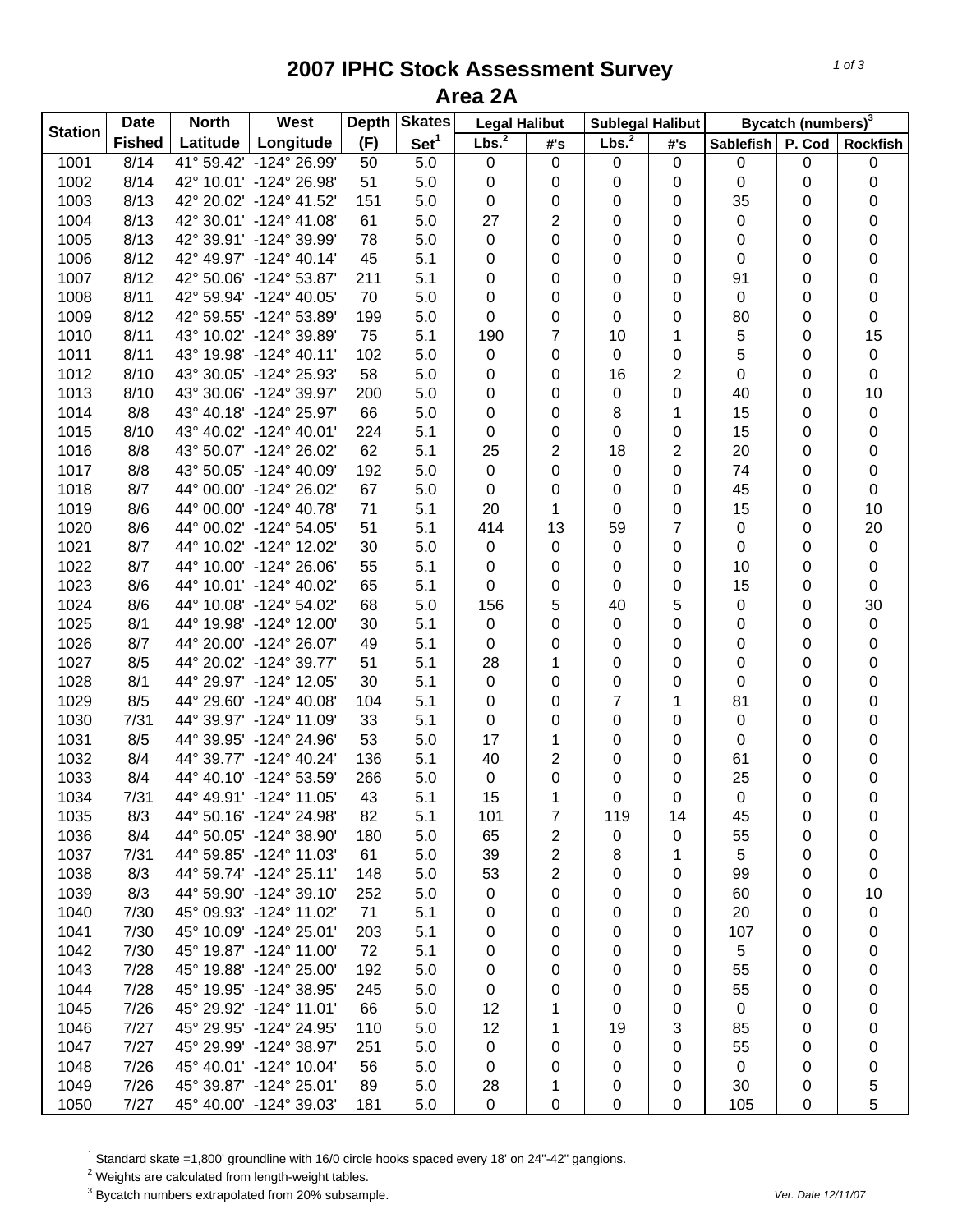## **2007 IPHC Stock Assessment Survey Area 2A**

| <b>Station</b> | <b>Date</b>   | <b>North</b> | <b>West</b>             | <b>Depth</b> | <b>Skates</b>    | <b>Legal Halibut</b> |                | <b>Sublegal Halibut</b> |                | Bycatch (numbers) <sup>3</sup> |        |                 |
|----------------|---------------|--------------|-------------------------|--------------|------------------|----------------------|----------------|-------------------------|----------------|--------------------------------|--------|-----------------|
|                | <b>Fished</b> | Latitude     | Longitude               | (F)          | Set <sup>1</sup> | Lbs. <sup>2</sup>    | #'s            | Lbs. <sup>2</sup>       | #'s            | <b>Sablefish</b>               | P. Cod | <b>Rockfish</b> |
| 1051           | $7/24$        |              | 45° 49.96' -124° 10.00' | 52           | 5.0              | $\mathbf 0$          | $\pmb{0}$      | 0                       | $\mathbf 0$    | 0                              | 0      | 0               |
| 1052           | 7/25          |              | 45° 50.05' -124° 25.07' | 81           | 5.0              | $\pmb{0}$            | 0              | 0                       | 0              | 35                             | 0      | 0               |
| 1053           | 7/25          |              | 45° 49.99' -124° 39.02' | 108          | 5.0              | 23                   | 1              | 0                       | 0              | 120                            | 0      | 0               |
| 1054           | 7/24          |              | 46° 00.22' -124° 09.93' | 46           | 5.0              | $\pmb{0}$            | 0              | 16                      | $\overline{c}$ | 0                              | 0      | 0               |
| 1055           | 7/24          |              | 46° 00.02' -124° 24.00' | 74           | 5.0              | $\pmb{0}$            | 0              | 0                       | 0              | 10                             | 0      | 0               |
| 1056           | 7/25          |              | 46° 00.02' -124° 38.99' | 100          | 5.0              | 33                   | 1              | 0                       | 0              | 155                            | 0      | 0               |
| 1057           | 7/23          |              | 46° 10.00' -124° 39.00' | 130          | 5.0              | 17                   | 1              | 10                      | 1              | 90                             | 0      | 0               |
| 1058           | 7/23          |              | 46° 19.83' -124° 23.94' | 64           | 5.0              | 11                   | 1              | 8                       | 1              | 56                             | 0      | 0               |
| 1059           | 7/18          |              | 46° 29.98' -124° 24.00' | 50           | 4.3              | $\pmb{0}$            | 0              | 8                       | 1              | 0                              | 0      | 0               |
| 1060           | 7/18          |              | 46° 40.16' -124° 24.07' | 43           | 5.0              | 0                    | 0              | 6                       | 1              | 0                              | 0      | 0               |
| 1061           | 7/18          |              | 46° 40.11' -124° 38.03' | 71           | 5.0              | 0                    | 0              | 13                      | $\overline{c}$ | 10                             | 0      | $\mathbf 5$     |
| 1062           | 7/17          |              | 46° 50.17' -124° 24.00' | 37           | 5.0              | 0                    | 0              | 0                       | 0              | 0                              | 0      | $\mathbf 0$     |
| 1063           | 7/17          |              | 46° 49.88' -124° 38.03' | 63           | 5.0              | 0                    | 0              | 0                       | 0              | 15                             | 0      | 0               |
| 1064           | 7/17          |              | 46° 49.74' -124° 52.95' | 109          | 5.0              | 55                   | 4              | 23                      | 3              | 64                             | 0      | 0               |
| 1065           | 7/16          |              | 46° 59.97' -124° 24.06' | 28           | 5.0              | 70                   | $\overline{2}$ | 35                      | 4              | 0                              | 0      | 0               |
| 1066           | 7/16          |              | 47° 00.00' -124° 37.98' | 50           | 5.0              | 164                  | 10             | 77                      | 10             | 10                             | 0      | 0               |
| 1067           | 7/15          |              | 47° 00.14' -124° 53.02' | 89           | 5.0              | 66                   | 4              | $\overline{7}$          | 1              | 20                             | 0      | 0               |
| 1068           | 7/16          |              | 47° 10.20' -124° 23.89' | 23           | 5.0              | 127                  | 5              | 18                      | $\overline{2}$ | 0                              | 0      | 0               |
| 1069           | 7/15          |              | 47° 10.09' -124° 37.98' | 46           | 5.0              | 195                  | 13             | 258                     | 34             | 0                              | 0      | 0               |
| 1070           | 7/15          |              | 47° 09.86' -124° 52.97' | 81           | 5.0              | 26                   | $\sqrt{2}$     | $\pmb{0}$               | $\pmb{0}$      | 30                             | 0      | 0               |
| 1071           | 7/14          |              | 47° 20.06' -124° 38.04' | 46           | 5.0              | 158                  | 9              | 186                     | 23             | 0                              | 0      | 0               |
| 1072           | 7/14          |              | 47° 29.93' -124° 53.00' | 88           | 5.0              | 122                  | $\overline{7}$ | $\,6\,$                 | 1              | 153                            | 0      | 0               |
| 1073           | 7/13          |              | 47° 39.93' -124° 37.94' | 25           | 5.0              | 232                  | 11             | 102                     | 12             | 0                              | 0      | 0               |
| 1074           | 7/13          |              | 47° 40.19' -124° 52.89' | 59           | 5.1              | 178                  | $\overline{7}$ | 11                      | $\mathbf{1}$   | 0                              | 0      | 0               |
| 1075           | 7/13          |              | 47° 50.27' -124° 52.98' | 50           | 5.0              | 100                  | $\overline{7}$ | 107                     | 14             | 0                              | 0      | $\pmb{0}$       |
| 1076           | 7/7           |              | 47° 50.00' -125° 07.99' | 149          | 5.0              | 62                   | 3              | $\pmb{0}$               | $\pmb{0}$      | 75                             | 0      | 45              |
| 1077           | 7/3           |              | 47° 59.86' -124° 53.01' | 34           | 5.1              | 44                   | 3              | 49                      | 6              | 0                              | 0      | $\pmb{0}$       |
| 1078           | 7/3           |              | 47° 59.97' -125° 07.96' | 76           | 5.0              | 283                  | 15             | 43                      | 5              | 0                              | 0      | $\pmb{0}$       |
| 1079           | 7/4           |              | 48° 01.04' -125° 38.87' | 177          | 5.1              | 649                  | 23             | 10                      | 1              | 81                             | 0      | 51              |
| 1080           | 7/3           |              | 48° 09.98' -124° 52.99' | 31           | 5.1              | 193                  | 10             | 180                     | 22             | 0                              | 0      | $\pmb{0}$       |
| 1081           | 7/2           |              | 48° 09.86' -125° 08.01' | 84           | 5.1              | 476                  | 18             | 58                      | $\overline{7}$ | 0                              | 0      | 51              |
| 1082           | 7/6           |              | 48° 09.85' -125° 23.02' | 59           | 5.0              | 348                  | 20             | 359                     | 45             | 0                              | 0      | $\,$ 5 $\,$     |
| 1083           | 7/4           |              | 48° 09.93' -125° 37.97' | 90           | 5.0              | 3,027                | 156            | 164                     | 18             | 10                             | 0      | 0               |
| 1084           | 7/1           |              | 48° 20.43' -125° 23.02' | 67           | 4.9              | 17                   | $\mathbf{1}$   | $\pmb{0}$               | $\mathbf 0$    | 0                              | 0      | $\mathsf 0$     |
| 1501           | 7/18          |              | 46° 44.83' -124° 37.98' | 71           | 3.0              | 0                    | 0              | 0                       | 0              | 10                             | 0      | 0               |
| 1504           | 7/14          |              | 47° 10.04' -124° 30.95' | 34           | 3.0              | 52                   | 3              | 18                      | 3              | 0                              | 0      | 0               |
| 1505           | 7/14          |              | 47° 34.97' -124° 53.01' | 68           | 3.0              | 11                   | 1              | 11                      | 1              | 35                             | 0      | 0               |
| 1511           | 7/6           |              | 48° 09.98' -125° 16.05' | 78           | 3.0              | 63                   | 3              | 9                       | 1              | 5                              | 0      | 0               |
| 1512           | 7/2           |              | 48° 14.96' -125° 08.04' | 63           | 3.0              | 187                  | 8              | 8                       | 1              | 0                              | 0      | 0               |
| 1513           | 7/2           |              | 48° 14.92' -125° 16.04' | 60           | 3.0              | 847                  | 41             | 112                     | 13             | 0                              | 0      | 0               |
| 1514           | 7/1           |              | 48° 15.02' -125° 22.89' | 57           | 3.1              | 672                  | 31             | 85                      | 11             | 0                              | 0      | 31              |
| 1515           | 7/1           |              | 48° 14.91' -125° 31.16' | 61           | 3.0              | 568                  | 27             | 71                      | 8              | 0                              | 0      | 15              |
| 1516           | 7/1           |              | 48° 14.59' -125° 37.95' | 84           | 3.0              | 1,266                | 62             | 52                      | 6              | 0                              | 0      | 5               |
| 1526           | 7/7           |              | 47° 54.95' -125° 08.01' | 85           | 3.0              | 107                  | 4              | 0                       | 0              | 30                             | 0      | 5               |
| 1527           | 7/6           |              | 48° 07.87' -125° 19.02' | 75           | 3.0              | 25                   | 2              | 17                      | 2              | 5                              | 0      | 0               |
| 1528           | 7/5           |              | 48° 08.03' -125° 23.02' | 60           | 3.0              | 1,132                | 27             | 72                      | 9              | 0                              | 0      | 35              |
| 1529           | 7/5           |              | 48° 08.03' -125° 27.00' | 66           | 3.0              | 290                  | 10             | 78                      | 9              | 0                              | 0      | 74              |
| 1530           | 7/6           |              | 48° 09.86' -125° 19.05' | 96           | 3.0              | 395                  | 15             | 19                      | 2              | 0                              | 0      | 5               |
| 1531           | 7/4           |              | 48° 09.99' -125° 26.99' | 65           | 3.5              | 495                  | 22             | 99                      | 12             | 0                              | 0      | 158             |
| 1532           | 7/2           |              | 48° 12.87' -125° 19.00' | 71           | 3.0              | 330                  | 14             | 18                      | $\overline{2}$ | 0                              | 0      | $\mathbf 0$     |
|                |               |              |                         |              |                  |                      |                |                         |                |                                |        |                 |

 $^1$  Standard skate =1,800' groundline with 16/0 circle hooks spaced every 18' on 24"-42" gangions.<br><sup>2</sup> Weights are calculated from length-weight tables.

3 Bycatch numbers extrapolated from 20% subsample. *Ver. Date 12/11/07*